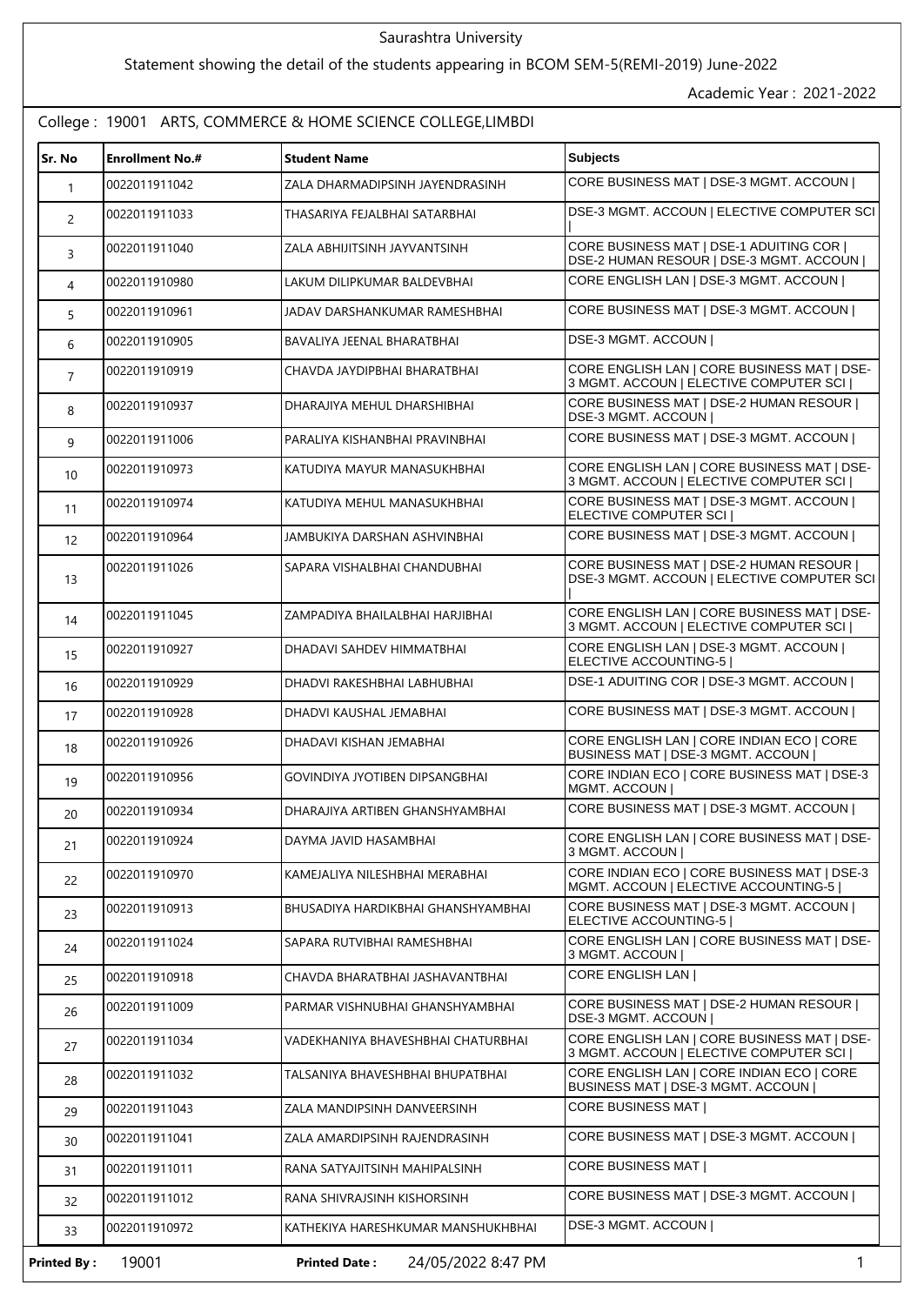| Saurashtra University                                                                     |               |                                       |                                                                                                                                                        |  |  |
|-------------------------------------------------------------------------------------------|---------------|---------------------------------------|--------------------------------------------------------------------------------------------------------------------------------------------------------|--|--|
| Statement showing the detail of the students appearing in BCOM SEM-5(REMI-2019) June-2022 |               |                                       |                                                                                                                                                        |  |  |
|                                                                                           |               |                                       | Academic Year: 2021-2022                                                                                                                               |  |  |
| 34                                                                                        | 0022011910930 | DHADVI VISHALBHAI GHANSHYAMBHAI       | CORE ENGLISH LAN   CORE BUSINESS MAT   DSE-<br>3 MGMT. ACCOUN                                                                                          |  |  |
| 35                                                                                        | 0022011910948 | GABU MEHULBHAI ARVINDBHAI             | CORE BUSINESS MAT   ELECTIVE ACCOUNTING-5                                                                                                              |  |  |
| 36                                                                                        | 0022011910994 | METALIYA SHAILESHBHAI SOMABHAI        | CORE ENGLISH LAN   CORE BUSINESS MAT   DSE-<br>1 ADUITING COR   DSE-3 MGMT. ACCOUN                                                                     |  |  |
| 37                                                                                        | 0022011910906 | BAVALIYA SAHDEVBHAI KARSHANBHAI       | CORE BUSINESS MAT   DSE-3 MGMT. ACCOUN                                                                                                                 |  |  |
| 38                                                                                        | 0022011910925 | DHADAVI AJAYKUMAR GOVINDBHAI          | CORE BUSINESS MAT   DSE-1 ADUITING COR  <br>DSE-3 MGMT. ACCOUN                                                                                         |  |  |
| 39                                                                                        | 0022011911010 | RANA MANDIPSINH RANJITSINH            | CORE INDIAN ECO   CORE BUSINESS MAT   DSE-1<br>ADUITING COR   DSE-2 HUMAN RESOUR   DSE-3<br>MGMT. ACCOUN   ELECTIVE BUSINESS MAN                       |  |  |
| 40                                                                                        | 0022011911047 | ZARAMARIYA HITESHBHAI BHUPATBHAI      | CORE BUSINESS MAT   DSE-3 MGMT. ACCOUN                                                                                                                 |  |  |
| 41                                                                                        | 0022011911048 | ZARAMARIYA JAYESHBHAI NATUBHAI        | CORE BUSINESS MAT   DSE-3 MGMT. ACCOUN                                                                                                                 |  |  |
| 42                                                                                        | 0022011910909 | BHARADIYA VISHALBHAI PRAVINBHAI       | CORE BUSINESS MAT   ELECTIVE ACCOUNTING-5                                                                                                              |  |  |
| 43                                                                                        | 0022011910968 | JOGRANA NAGJI BHURABHAI               | DSE-3 MGMT. ACCOUN   ELECTIVE ACCOUNTING-5                                                                                                             |  |  |
| 44                                                                                        | 0022011910995 | MITHAPARA HIRENKUMAR RAMESHBHAI       | CORE ENGLISH LAN   CORE BUSINESS MAT   DSE-<br>2 HUMAN RESOUR   DSE-3 MGMT. ACCOUN                                                                     |  |  |
| 45                                                                                        | 0022011910951 | GAMARA VISHNUBHAI ARJANBHAI           | CORE ENGLISH LAN   CORE INDIAN ECO   CORE<br>BUSINESS MAT   DSE-1 ADUITING COR   DSE-2<br>HUMAN RESOUR   DSE-3 MGMT. ACCOUN  <br>ELECTIVE ACCOUNTING-5 |  |  |
| 46                                                                                        | 0022011910950 | GAMARA BADALBHAI GELABHAI             | CORE ENGLISH LAN   CORE INDIAN ECO   CORE<br>BUSINESS MAT   DSE-1 ADUITING COR   DSE-2<br>HUMAN RESOUR   DSE-3 MGMT. ACCOUN  <br>ELECTIVE ACCOUNTING-5 |  |  |
| 47                                                                                        | 0022011910915 | CHANCHU SHAKTISINH NATUBHAI           | CORE ENGLISH LAN   DSE-3 MGMT. ACCOUN                                                                                                                  |  |  |
| 48                                                                                        | 0022011910955 | GOHIL LAXMIBEN JEMABHAI               | CORE ENGLISH LAN   CORE BUSINESS MAT   DSE-<br>3 MGMT. ACCOUN                                                                                          |  |  |
| 49                                                                                        | 0022011910990 | MEMARIYA KAJALBEN BHARATBHAI          | DSE-3 MGMT. ACCOUN                                                                                                                                     |  |  |
| 50                                                                                        | 0022011911023 | SANKODIYA MANISH HARAJIBHAI           | CORE ENGLISH LAN   CORE BUSINESS MAT   DSE-<br>3 MGMT. ACCOUN   ELECTIVE ACCOUNTING-5                                                                  |  |  |
| 51                                                                                        | 0022011911002 | PADHARIYA TULSHIBHAI RAMESHBHAI       | CORE ENGLISH LAN   CORE BUSINESS MAT   DSE-<br>1 ADUITING COR   DSE-3 MGMT. ACCOUN                                                                     |  |  |
| 52                                                                                        | 0022011910996 | MITHAPARA SANDIPBHAI JERAMBHAI        | ELECTIVE ACCOUNTING-5                                                                                                                                  |  |  |
| 53                                                                                        | 0022011910997 | MOREE NAVGHANBHAI BHUDARBHAI          | CORE BUSINESS MAT   DSE-3 MGMT. ACCOUN                                                                                                                 |  |  |
| 54                                                                                        | 0022011910959 | HANDA LALAJEEBHAI FULABHAI            | CORE BUSINESS MAT   DSE-3 MGMT. ACCOUN                                                                                                                 |  |  |
| 55                                                                                        | 0022011910940 | DHARAJIYA SARJANKUMAR BHUPATBHAI      | CORE ENGLISH LAN   CORE BUSINESS MAT   DSE-<br>3 MGMT. ACCOUN                                                                                          |  |  |
| 56                                                                                        | 0022011910965 | JAMBUKIYA MAHESHBHAI BHOPABHAI        | CORE BUSINESS MAT   DSE-3 MGMT. ACCOUN                                                                                                                 |  |  |
| 57                                                                                        | 0022011910958 | GOYAL VANABHAI PRABHUBHAI             | CORE BUSINESS MAT   DSE-3 MGMT. ACCOUN                                                                                                                 |  |  |
| 58                                                                                        | 0022011910960 | HANDA VIJAYBHAI KUKABHAI              | CORE BUSINESS MAT   DSE-3 MGMT. ACCOUN                                                                                                                 |  |  |
| 59                                                                                        | 0022011910932 | DHARAJEEYA RAJDIPBHAI HANUBHAI        | CORE ENGLISH LAN   CORE INDIAN ECO   CORE<br>BUSINESS MAT   DSE-3 MGMT. ACCOUN                                                                         |  |  |
| 60                                                                                        | 0022011911046 | ZAPADIYA MANASHUKHBHAI GHANASHYAMBHAI | CORE ENGLISH LAN   CORE BUSINESS MAT   DSE-<br>3 MGMT. ACCOUN                                                                                          |  |  |
| 61                                                                                        | 0022011911001 | NAKIYA SHAKTI BUDHABHAI               | CORE ENGLISH LAN   CORE BUSINESS MAT   DSE-<br>3 MGMT. ACCOUN                                                                                          |  |  |
| 62                                                                                        | 0022011910939 | DHARAJIYA SAHDEVBHAI HARJIBHAI        | CORE ENGLISH LAN   CORE BUSINESS MAT   DSE-<br>3 MGMT. ACCOUN                                                                                          |  |  |
| 63                                                                                        | 0022011910979 | KUVARKHANIYA RAHUL PERMAJIBHAI        | CORE BUSINESS MAT   DSE-1 ADUITING COR  <br>DSE-3 MGMT. ACCOUN                                                                                         |  |  |
| 64                                                                                        | 0022011911021 | SAKARIYA GOPALBHAI KUVARJIBHAI        | CORE ENGLISH LAN   CORE BUSINESS MAT   DSE-<br>3 MGMT. ACCOUN                                                                                          |  |  |
| 65                                                                                        | 0022011910916 | CHAUHAN BHAVANISINH AJITSINH          | CORE BUSINESS MAT   DSE-3 MGMT. ACCOUN                                                                                                                 |  |  |